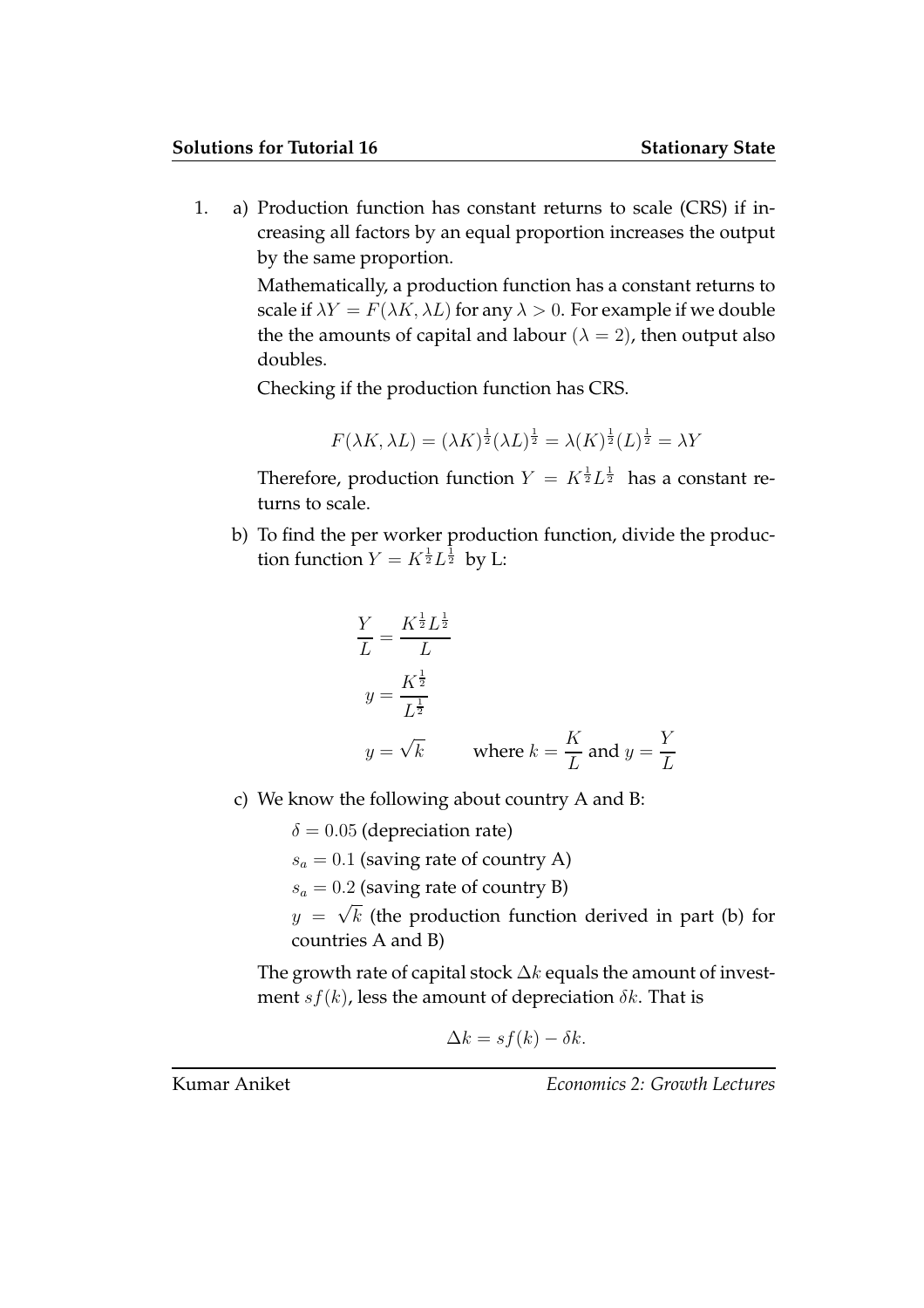In steady state, the capital stock does not grow, so we can write this as

$$
sf(k) = \delta k.
$$

To find the steady state level of capital per worker, plug the perworker production into the steady state investment condition and solve for  $k^*$ :

$$
s\sqrt{k} = \delta k
$$

$$
\sqrt{k} = \frac{s}{\delta}
$$

$$
k = \left[\frac{s}{\delta}\right]^2
$$

To find the steady-state level of capital per worker  $k^*$ , plug the saving rate for each country in the above formula:

Country A:  $k_a^* = \left(\frac{s_a}{\delta}\right)^2 = \left(\frac{0.1}{0.05}\right)^2 = 4$ Country B:  $k_b^* = \left(\frac{s_b}{\delta}\right)^2 = \left(\frac{0.2}{0.05}\right)^2 = 16$ 

Now that we have found the  $k^*$  for each country, we can calculate the stationary state levels of income per worker for countries A and B because we know that  $y = \sqrt{k}$ :

$$
y_a^* = (4)^{\frac{1}{2}} = 2
$$
  

$$
y_b^* = (16)^{\frac{1}{2}} = 4
$$

We know that out of each dollar of income, the workers save a fraction s and consume a fraction  $(1 - s)$ . That is, the consumption function  $c = (1 - s)y$ . Since we know the steady state levels of income in the two countries, we find that

Country A: 
$$
c_a^* = (1 - s_a)y_a^* = (1 - 0.1) \cdot 2 = 1.8
$$
  
Country B:  $c_b^* = (1 - s_b)y_b^* = (1 - 0.2) \cdot 4 = 3.2$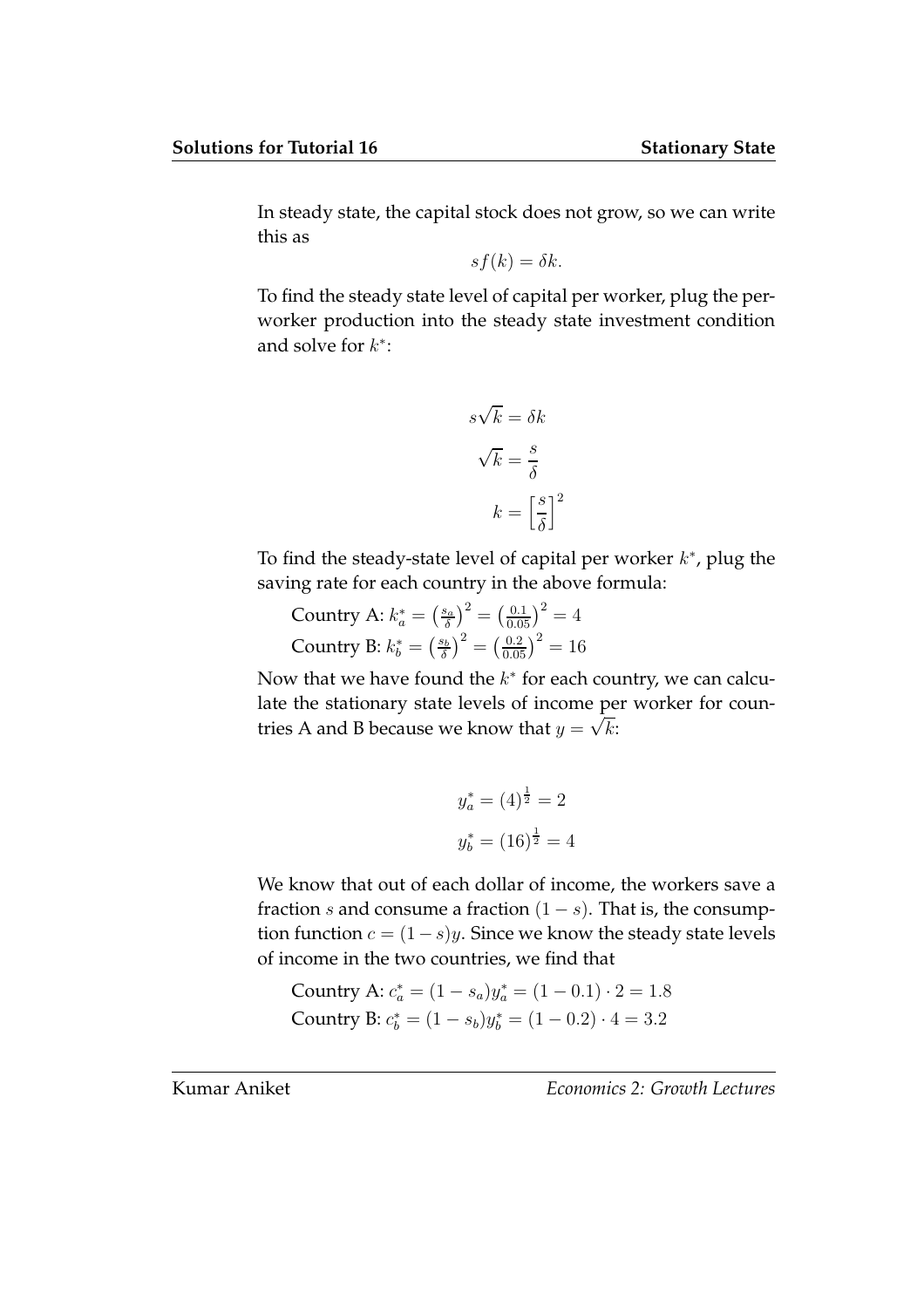d) Using the following facts and equations we calculate the income per worker y, consumption per worker c, and capital per worker  $k$ :

$$
s_a = 0.1
$$
  
\n
$$
s_b = 0.2
$$
  
\n
$$
\delta = 0.05
$$
  
\n
$$
k_0 = 2 \text{ for both countries}
$$
  
\n
$$
y = \sqrt{k}
$$
  
\n
$$
c = (1 - s)y
$$

Table 1: Country A

| Year          | $\boldsymbol{k}$ | $y = \sqrt{k}$ | $c = (1 - s_a)y$ | $i = sy$ | $\delta k$ | $\delta i - \delta k$ |
|---------------|------------------|----------------|------------------|----------|------------|-----------------------|
|               | 2.000            | 1.414          | 1.273            | 0.141    | 0.100      | 0.041                 |
| $\mathcal{P}$ | 2.041            | 1.429          | 1.286            | 0.143    | 0.102      | 0.041                 |
| 3             | 2.082            | 1.443          | 1.299            | 0.144    | 0.104      | 0.040                 |
| 4             | 2.122            | 1.457          | 1.311            | 0.146    | 0.106      | 0.040                 |
| 5             | 2.102            | 1.470          | 1.323            | 0.147    | 0.108      | 0.039                 |

Table 2: Country B

| Year | $\kappa$ | $y = \sqrt{k}$ | $c = (1 - s_b)y$ | $i = s\overline{y}$ | $\delta k$ | $\delta i - \delta k$ |
|------|----------|----------------|------------------|---------------------|------------|-----------------------|
| 1    | 2.000    | 1.414          | 1.131            | 0.283               | 0.100      | 0.183                 |
| 2    | 2.183    | 1.477          | 1.182            | 0.295               | 0.109      | 0.186                 |
| 3    | 2.369    | 1.539          | 1.231            | 0.308               | 0.118      | 0.190                 |
| 4    | 2.559    | 1.600          | 1.280            | 0.320               | 0.128      | 0.192                 |
| 5    | 2.751    | 1.659          | 1.327            | 0.332               | 0.138      | 0.194                 |

Note that it take 5 years before the consumption in country B is higher than consumption in country A.